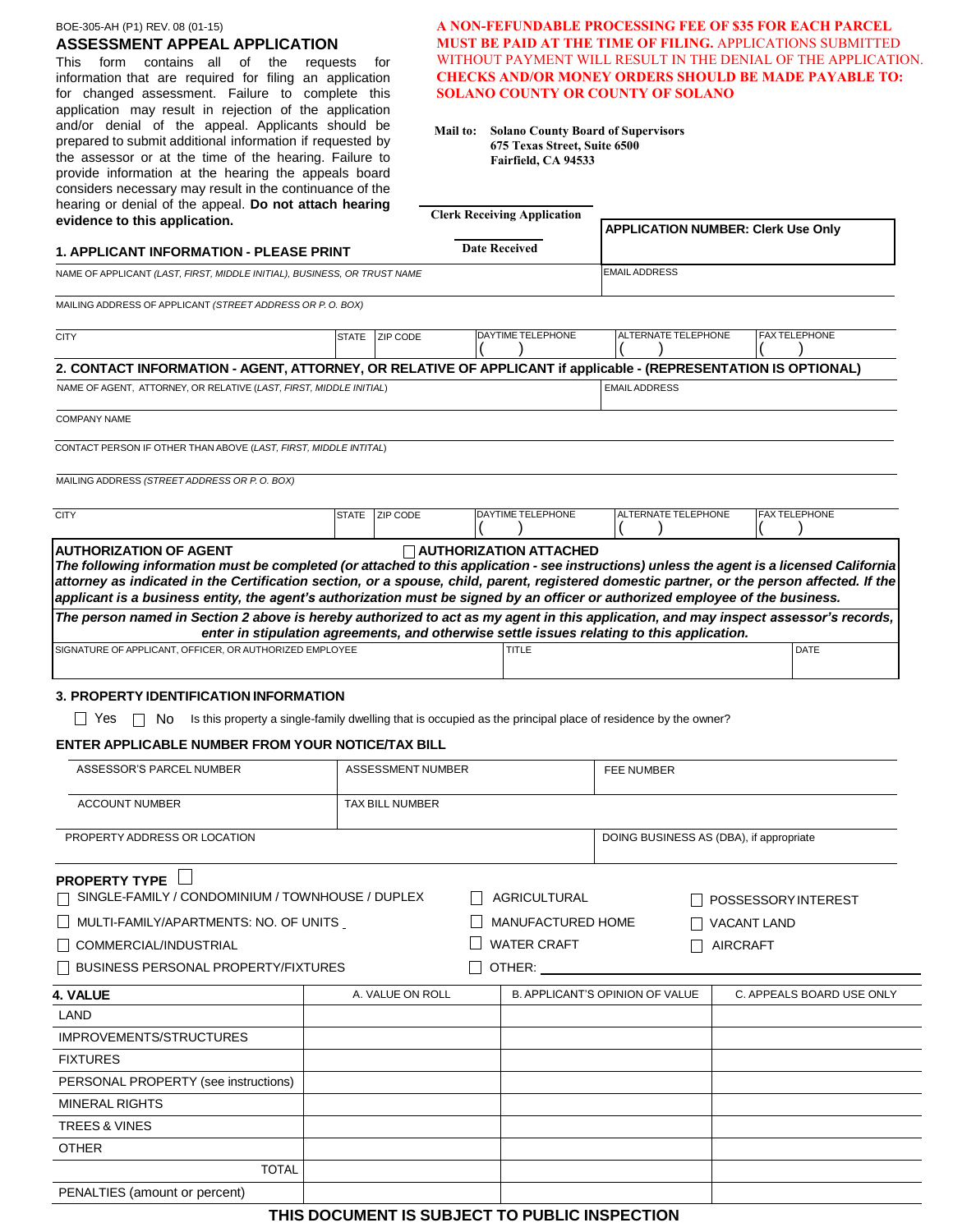| BOE-305-AH (P2) REV. 08 (01-15) |  |  |  |  |  |
|---------------------------------|--|--|--|--|--|
|---------------------------------|--|--|--|--|--|

|         | <b>SUPPLEMENTALASSESSMENT</b>                                                                                                                                                                                                                                  |
|---------|----------------------------------------------------------------------------------------------------------------------------------------------------------------------------------------------------------------------------------------------------------------|
|         | *DATE OF NOTICE: ________________<br>ROLL YEAR: <u>____________________</u>                                                                                                                                                                                    |
| $\perp$ | ROLL CHANGE<br>ESCAPE ASSESSMENT<br><b>CALAMITY REASSESSMENT</b><br>□ PENALTYASSESSMENT<br>*DATE OF NOTICE: ________________<br>$*ROLL YEAR:$                                                                                                                  |
|         | *Must attach copy of notice or bill, where applicable<br>** Each roll year requires a separate application                                                                                                                                                     |
|         | 6. REASON FOR FILING APPEAL (FACTS)<br>See instructions before completing this section.                                                                                                                                                                        |
|         | If you are uncertain of which item to check, please check "I. OTHER" and provide a brief explanation of your reasons for filing this application.<br>The reasons that I rely upon to support requested changes in value are as follows:<br>A. DECLINE IN VALUE |
|         | $\Box$ The assessor's roll value exceeds the market value as of January 1 of the current year.                                                                                                                                                                 |
|         | <b>B. CHANGE IN OWNERSHIP</b>                                                                                                                                                                                                                                  |
|         | 1. No change in ownership occurred on the date of __________________.                                                                                                                                                                                          |
|         | □ 2. Base year value for the change in ownership established on the date of _ state is incorrect.                                                                                                                                                              |
|         | C. NEW CONSTRUCTION                                                                                                                                                                                                                                            |
|         | □ 1. No new construction occurred on the date of _______________________________                                                                                                                                                                               |
|         | □ 2. Base year value for the completed new construction established on the date of _________________ is incorrect.                                                                                                                                             |
|         | □ 3. Value of construction in progress on January 1 is incorrect.                                                                                                                                                                                              |
|         | D. CALAMITY REASSESSMENT                                                                                                                                                                                                                                       |
|         | □ Assessor's reduced value is incorrect for property damaged by misfortune or calamity.                                                                                                                                                                        |
|         | E. BUSINESS PERSONAL PROPERTY/FIXTURES. Assessor's value of personal property and/or fixtures exceeds market value.                                                                                                                                            |
|         | $\Box$ 1. All personal property/fixtures.                                                                                                                                                                                                                      |
|         | □ 2. Only a portion of the personal property/fixtures. Attach description of those items.                                                                                                                                                                      |
|         | F. PENALTYASSESSMENT                                                                                                                                                                                                                                           |
|         | $\Box$ Penalty assessment is not justified.                                                                                                                                                                                                                    |
|         | G.CLASSIFICATION/ALLOCATION                                                                                                                                                                                                                                    |
|         | $\Box$ 1. Classification of property is incorrect.<br>□ 2. Allocation of value of property is incorrect (e.g., between land and improvements).                                                                                                                 |
|         | H. APPEAL AFTER AN AUDIT. Must include description of each property, issues being appealed, and your opinion of value.                                                                                                                                         |
|         | $\Box$ 1. Amount of escape assessment is incorrect.                                                                                                                                                                                                            |
|         | $\Box$ 2. Assessment of other property of the assessee at the location is incorrect.                                                                                                                                                                           |
|         | I. OTHER                                                                                                                                                                                                                                                       |
|         | $\Box$ Explanation (attach sheet if necessary)                                                                                                                                                                                                                 |
|         | 7. WRITTEN FINDINGS OF FACTS (\$150 deposit per parcel)                                                                                                                                                                                                        |
|         | $\Box$ Are requested.<br>$\Box$ Are not requested.                                                                                                                                                                                                             |

# **CERTIFICATION**

I certify (or declare) under penalty of perjury under the laws of the State of California that the foregoing and all information hereon, including any accompanying statements or documents, is true, correct, and complete to the best of my knowledge and belief and that I am (1) the owner of the property or the person affected (i.e., a person having a direct economic interest in the payment of taxes on that property - "The Applicant"), (2) an agent authorized by the applicant under item 2 of this application, or (3) an attorney licensed to practice law in the State of California, State Bar<br>Number \_\_\_\_\_\_\_\_\_\_\_\_\_\_, who has been retained by the applicant and has be , who has been retained by the applicant and has been authorized by that person to file this application.

| SIGNATURE (Use Blue Pen - Original signature required on paper-filed application) |                     |              |                                                                       | SIGNED AT (CITY, STATE) | <b>DATE</b> |                                     |        |                 |  |
|-----------------------------------------------------------------------------------|---------------------|--------------|-----------------------------------------------------------------------|-------------------------|-------------|-------------------------------------|--------|-----------------|--|
|                                                                                   |                     |              |                                                                       |                         |             |                                     |        |                 |  |
|                                                                                   | NAME (Please Print) |              |                                                                       |                         |             |                                     |        |                 |  |
|                                                                                   |                     |              | FILING STATUS (IDENTIFY RELATIONSHIP TO APPLICANT NAMED IN SECTION 1) |                         |             |                                     |        |                 |  |
|                                                                                   | <b>OWNER</b>        | <b>AGENT</b> | ATTORNEY                                                              | SPOUSE                  |             | REGISTERED DOMESTIC PARTNER   CHILD | PARENT | PERSON AFFECTED |  |
|                                                                                   |                     |              | CORPORATE OFFICER OR DESIGNATED EMPLOYEE                              |                         |             |                                     |        |                 |  |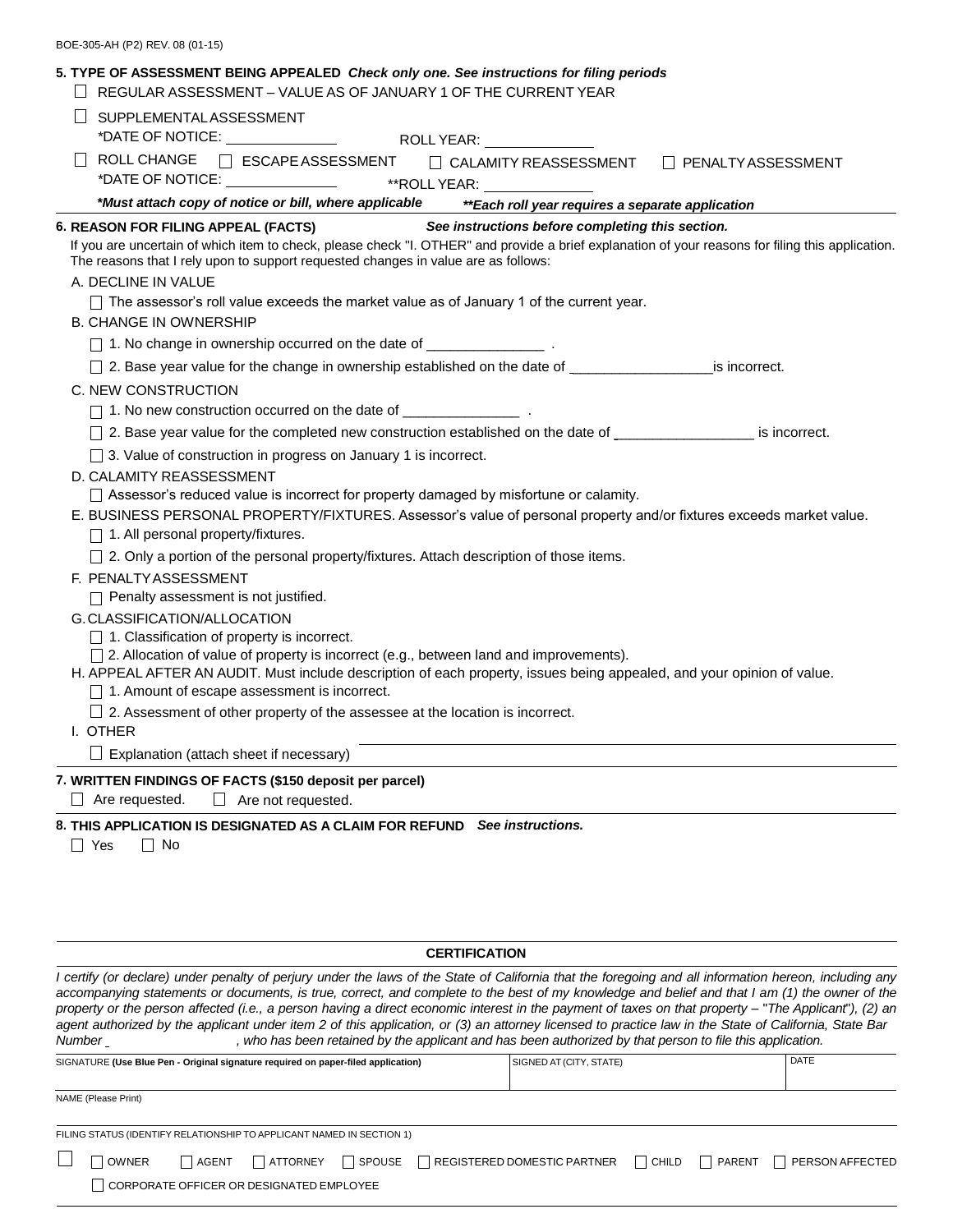# **INFORMATION AND INSTRUCTIONS FOR ASSESSMENT APPEAL APPLICATION**

The State Board of Equalization has prepared a pamphlet to assist you in completing this application. You may download a copy of Publication 30, *Residential Property Assessment Appeals*[, at www.boe.ca.gov/proptaxes/asmappeal.htm](http://www.boe.ca.gov/proptaxes/asmappeal.htm) or contact the clerk of your local board for a copy.

Filing this application for reduced assessment does not relieve the applicant from the obligation to pay the taxes on the subject property on or before the applicable due date shown on the tax bill. The appeals board has two years from the date an application is filed to hear and **render a decision.** If a reduction is granted, a proportionate refund of taxes paid will be made by the county.

Based on the evidence submitted at the hearing, the appeals board can increase, decrease, or not change an assessment. The decision of the appeals board upon this application is final; the appeals board may not reconsider or rehear any application. However, either the applicant or the assessor may bring timely action in superior court for review of an adverse action.

An application may be amended until 5:00 p.m. on the last day upon which the application might have been timely filed. After the filing period, an invalid or incomplete application may be corrected at the request of the clerk or amendments may be made at the discretion of the board. Contact the clerk for information regarding correcting or amending an application.

The appeals board can hear matters concerning an assessor's allocation of exempt values. However, it cannot hear matters relating to a person's or organization's eligibility for a property tax exemption. Appeals regarding the denial of exemptions are under the jurisdiction of the assessor and/ or the courts.

The following instructions apply to the corresponding sections on the application form. Please type or print in ink all information on the application form.

### **SECTION 1. APPLICANT INFORMATION**

Enter the name and mailing address of the applicant as shown on the tax bill or notice. If the applicant is other than the assessee (e.g., lessee, trustee, party affected), attach an explanation. NOTE: An agent's address may not be substituted for that of the applicant.

### **SECTION 2. CONTACT INFORMATION - AGENT, ATTORNEY, OR RELATIVE OF APPLICANT**

Provide the contact information for an agent, attorney, or relative if filing on behalf of the applicant. You are not required to have professional representation. If you have an agent to assist you, the applicant must complete the Agent Authorization portion of this form or attach an authorization which includes the information indicated below.

### **AUTHORIZATION OF AGENT**

If the agent is not a California-licensed attorney or one of the relatives indicated in the certification section, you must complete this section, or an agent's authorization may be attached to this application. An attached authorization must contain all of the following information:

- The date the authorization is executed.
- A statement that the agent is authorized to sign and file applications in the calendar year of the application.
- The specific parcel(s) or assessment(s) covered by the authorization, or a statement that the agent is authorized to represent the applicant on all parcels and assessments located within the county that the application is being filed.
- The name, address, and telephone number of the agent.
- The applicant's signature and title.
- A statement that the agent will provide the applicant with a copy of the application.

### **SECTION 3. PROPERTY IDENTIFICATION INFORMATION**

Enter the appropriate number from your assessment notice or from your tax bill. If the property is personal property (e.g., an aircraft or boat), enter the account/tax bill number from your tax bill. Enter a brief description of the property location, such as street address, city, and zip code, sufficient to identify the property and assessment being appealed.

### **SECTION 4. VALUE**

COLUMN A. Enter the amounts shown on your assessment notice or tax bill for the year being appealed. Personal Property includes all water craft (boats, vessels, jet-skis), airplanes, and business personal property. If you are appealing a current year assessment (base year or decline in value) and have not received an assessment notice, or are unsure of the values to enter in this section, please contact the assessor's office. If you are appealing a calamity reassessment, penalty assessment, or an assessment related to a change in ownership, new construction, roll change, or escape assessment, refer to the assessment notice you received.

COLUMN B. Enter your opinion of value for each of the applicable categories. If you do not state an opinion of value, it will result in the **rejection of your application.**

COLUMN C. This column is for use by the appeals board. **Do not enter anything in this column.**

### **SECTION 5. TYPE OF ASSESSMENT BEING APPEALED**

Check only one item per application. Check the item that best describes the assessment you are appealing.

*Regular Assessment* filing dates are: (1) July 2 through September 15 for all property located in the county provided the county assessor sent a notice of assessed value by August 1 to all assessees with real property on the local roll; or (2) July 2 through November 30 for all property located in the county if the county assessor did not send notices of assessed values. Filing deadlines may be viewed a[t](http://www.boe.ca.gov/proptaxes/pdf/filingperiods.pdf) [www.boe.ca.gov/proptaxes/pdf/filingperiods.pdf.](http://www.boe.ca.gov/proptaxes/pdf/filingperiods.pdf)